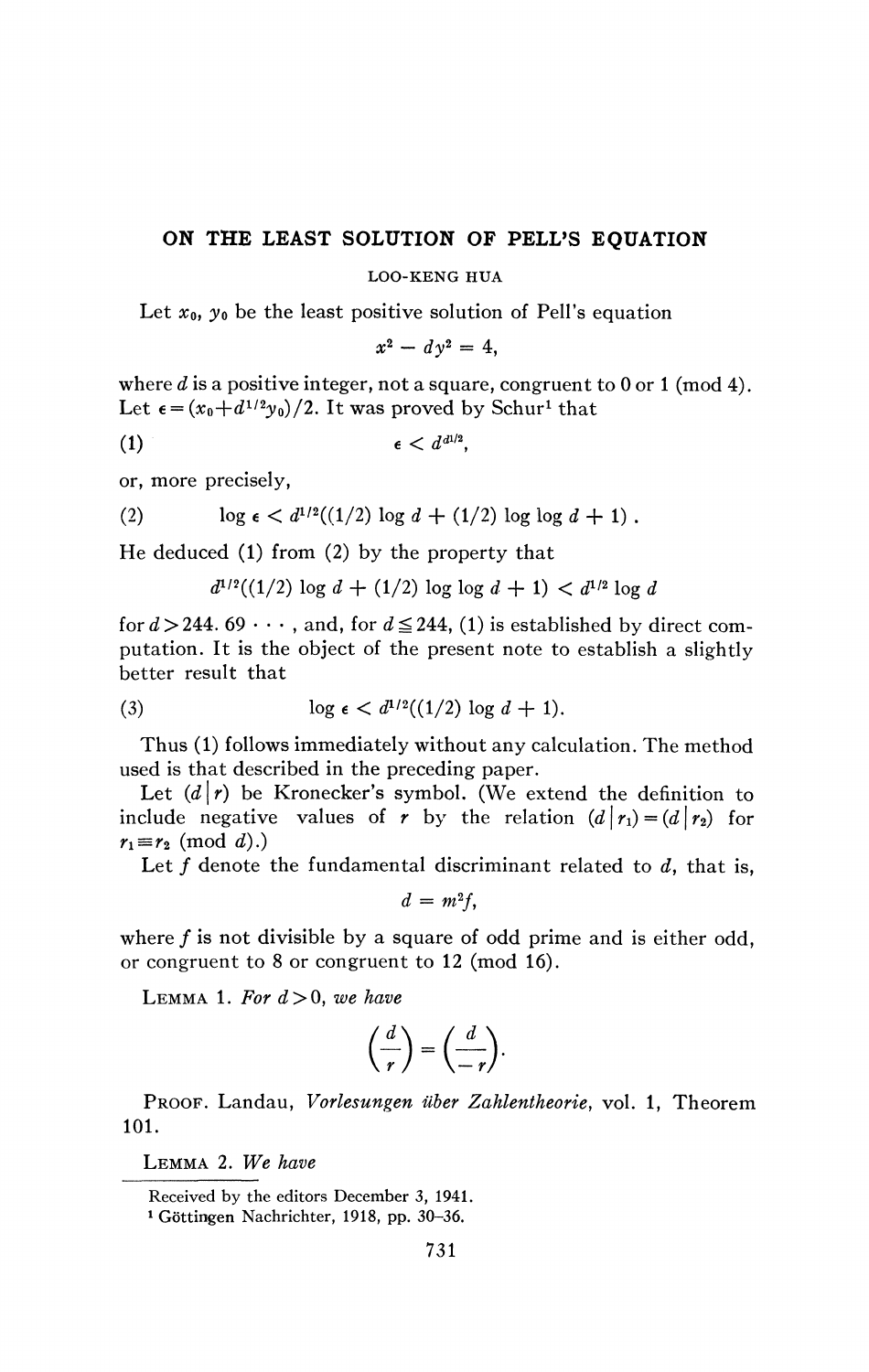732 LOO-KENG HUA **[October** 

$$
\sum_{r} \left( \frac{f}{r} \right) e^{2\pi i nr/f} = \left( \frac{f}{n} \right) f^{1/2},
$$

*where r runs over a complete residue system,* mod ƒ.

PROOF. Landau, loc. cit., Theorem 215.

LEMMA 3. *We have* 

$$
\frac{1}{A^*+1}\bigg|\sum_{a=1}^A\sum_{n=1}^a\bigg(\frac{f}{n}\bigg)\bigg|\leq \frac{1}{2}\bigg(f^{1/2}-\frac{A^*+1}{f^{1/2}}\bigg),
$$

*where A* \* *is the least positive residue of A*, mod ƒ.

PROOF. (See Lemma 1 of the preceding paper.) We have, by Lemma 2,

$$
f^{1/2} \sum_{a=1}^{A} \sum_{n=1}^{a} \left( \frac{f}{n} \right) = \frac{1}{2} f^{1/2} \sum_{a=0}^{A} \sum_{n=-a}^{a} \left( \frac{f}{n} \right)
$$
  
= 
$$
\frac{1}{2} \sum_{a=0}^{A} \sum_{n=-a}^{a} \sum_{r=1}^{f} \left( \frac{f}{r} \right) e^{2 \pi i n r / f}
$$
  
= 
$$
\frac{1}{2} \sum_{r=1}^{f} \left( \frac{f}{r} \right) \sum_{a=0}^{A} \sum_{n=-a}^{a} e^{2 \pi i n r / f}.
$$

Then

$$
f^{1/2} \left| \sum_{a=1}^{A} \sum_{n=1}^{a} \left( \frac{f}{n} \right) \right| \leq \frac{1}{2} \sum_{r=1}^{f-1} \left| \sum_{a=0}^{A} \sum_{n=-a}^{a} e^{2\pi i nr/f} \right|
$$
  
= 
$$
\frac{1}{2} \sum_{r=1}^{f-1} \left( \frac{\sin (A + 1)\pi r/f}{\sin \pi r/f} \right)^2
$$
  
= 
$$
\frac{1}{2} \sum_{r=1}^{f-1} \left( \frac{\sin (A^* + 1)\pi r/f}{\sin \pi r/f} \right)^2
$$
  
= 
$$
\frac{1}{2} \sum_{r=1}^{f-1} \sum_{a=0}^{A*} \sum_{n=-a}^{a} e^{2\pi i nr/f}
$$
  
= 
$$
\frac{1}{2} ((A^* + 1)f - (A^* + 1)^2),
$$

since

$$
\sum_{r=1}^{f-1} e^{2\pi i nr/f} = \sum_{r=1}^{f} e^{2\pi i nr/f} - 1 = \begin{cases} -1 & \text{if } f \nmid n, \\ f-1 & \text{if } f \mid n. \end{cases}
$$

LEMMA 4. For any discriminant  $d > 0$  and  $A > d^{1/2}$ , we have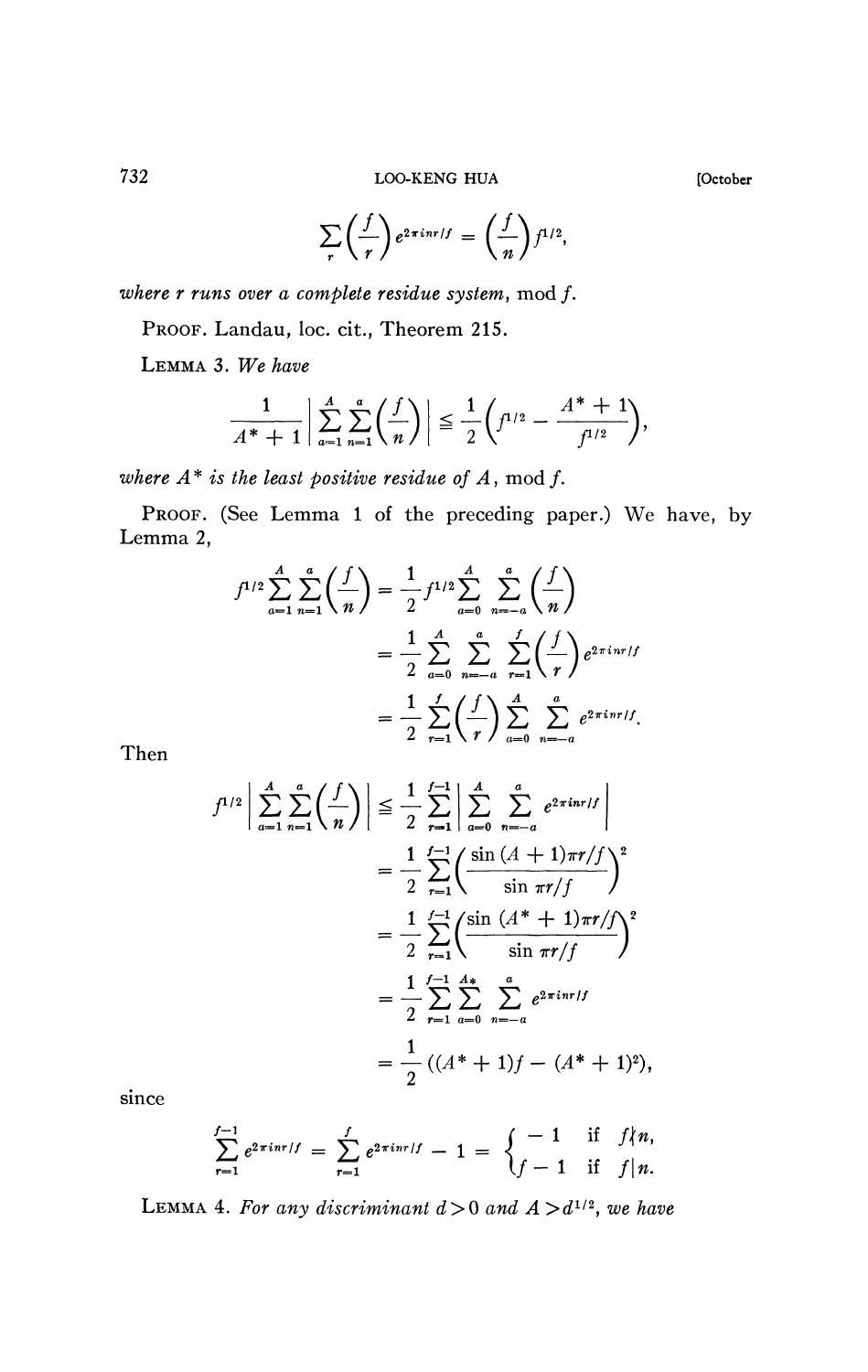$$
\left|\sum_{a=1}^A\sum_{n=1}^a\left(\frac{d}{n}\right)\right|\leq \frac{1}{2}A d^{1/2}.
$$

Proof. It is well known that<sup>2</sup>

$$
\left(\frac{d}{n}\right) = \left(\frac{f}{n}\right) \sum_{r \mid (m,n)} \mu(r).
$$

Then

$$
\sum_{a=1}^{A} \sum_{n=1}^{a} \left( \frac{d}{n} \right) = \sum_{a=1}^{A} \sum_{n=1}^{a} \left( \frac{f}{n} \right) \sum_{r \mid (m,n)} \mu(r)
$$
\n
$$
= \sum_{r \mid m} \mu(r) \sum_{a=1}^{A} \sum_{n=1, r \mid n}^{a} \left( \frac{f}{n} \right) = \sum_{r \mid m} \mu(r) \sum_{a=1}^{A} \sum_{n=1}^{\lfloor a/r \rfloor} \left( \frac{f}{rn} \right)
$$
\n
$$
= \sum_{r \mid m} \mu(r) \left( \frac{f}{r} \right) \sum_{a=1}^{A} \sum_{n=1}^{\lfloor a/r \rfloor} \left( \frac{f}{n} \right).
$$

Then, by Lemma 2,

$$
\left| \sum_{a=1}^{A} \sum_{n=1}^{a} \left( \frac{d}{n} \right) \right| \leq \frac{1}{2} \sum_{r|m} \left| \sum_{a=1}^{A} \sum_{n=1}^{[a/r]} \left( \frac{f}{n} \right) \right|
$$
  
\n
$$
\leq \frac{1}{2} \sum_{r|m} r \left| \sum_{b=1}^{[A/r]} \sum_{n=1}^{b} \left( \frac{f}{n} \right) \right|
$$
  
\n
$$
\leq \frac{1}{2} \sum_{r|m} r \left( \left( \left[ \frac{A}{r} \right] + 1 \right) f^{1/2} - \frac{1}{f^{1/2}} \left( \left[ \frac{A}{r} \right] + 1 \right)^{2} \right)
$$
  
\n
$$
\leq \frac{1}{2} \sum_{r|m} r \cdot \frac{A}{r} f^{1/2} \leq \frac{1}{2} Af^{1/2} m = \frac{1}{2} Ad^{1/2},
$$

since we have  $f^{1/2}r < f^{1/2}m < A$ ,

$$
f^{1/2} - \frac{1}{f^{1/2}} \left( \left[ \frac{A}{r} \right] + 1 \right)^2 < f^{1/2} - \frac{1}{f^{1/2}} f = 0
$$

and

$$
\sum_{r|m} 1 \leq m.
$$

LEMMA 5. We have

$$
\sum_{n=1}^{\infty} \left(\frac{d}{n}\right) \frac{1}{n} < \frac{1}{2} \log d + 1.
$$

<sup>2</sup> This follows from the fact that  $\sum_{d|a\mu}(d) = 0$  or 1 according as  $a > 1$  or  $a = 1$ .

733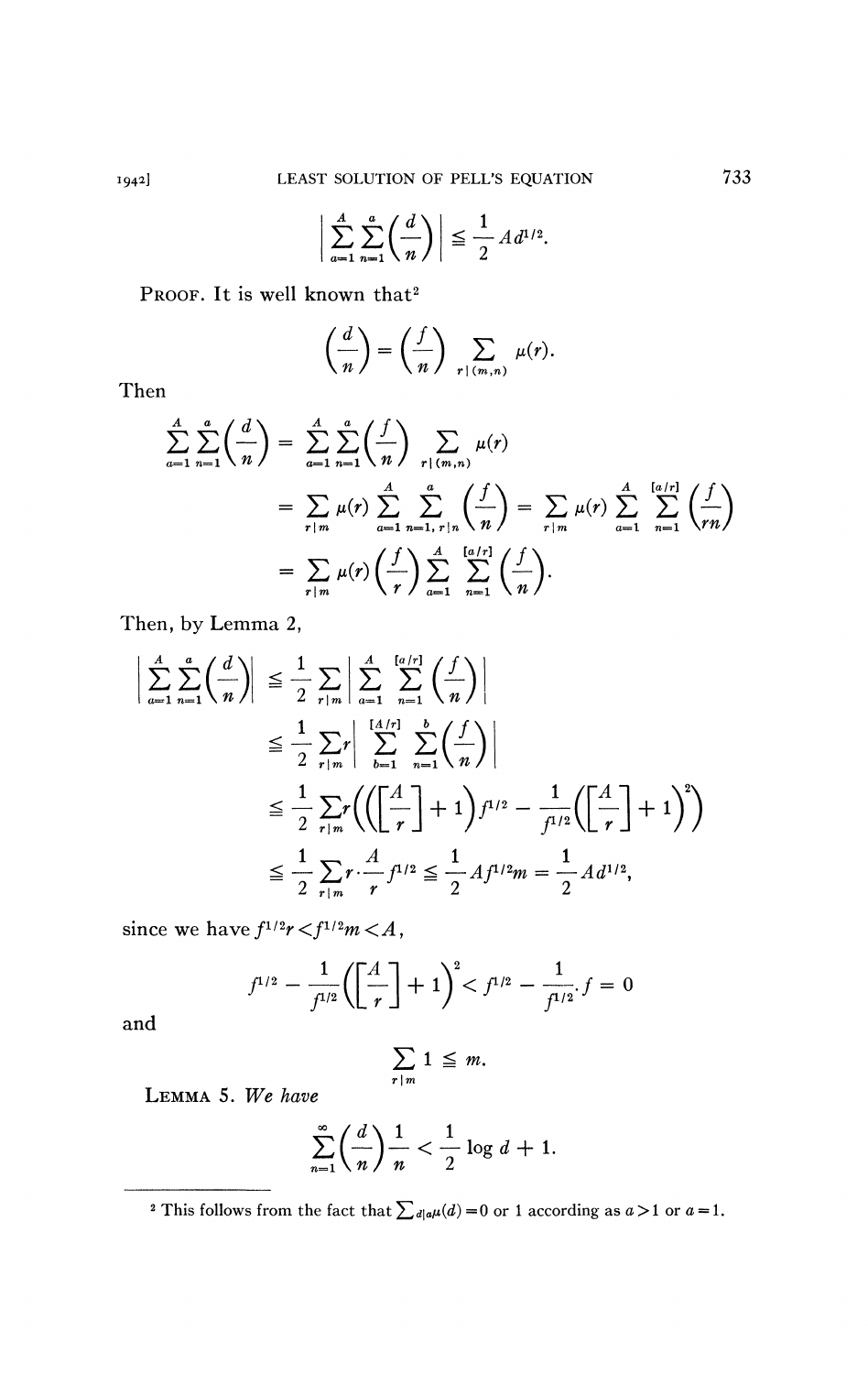PROOF. For  $n \ge 1$  let

$$
S(n) = \sum_{a=1}^n \sum_{m=1}^a \left(\frac{d}{m}\right),
$$

and let  $S(0) = S(-1) = 0$ . Then we have

$$
S(n) - 2S(n-1) + S(n-2) = \left(\frac{d}{n}\right), \qquad n \ge 1,
$$

and

$$
\sum_{n=1}^{\infty} \left( \frac{d}{n} \right) \frac{1}{n} = \sum_{n=1}^{\infty} \left\{ S(n) - 2S(n-1) + S(n-2) \right\} \frac{1}{n}
$$

$$
= \sum_{n=1}^{\infty} S(n) \left( \frac{1}{n} - \frac{2}{n+1} + \frac{1}{n+2} \right)
$$

$$
= \sum_{n=1}^{\infty} \frac{2S(n)}{n(n+1)(n+2)}.
$$

We divide the series into two parts

$$
S_1 = \sum_{n=1}^{A-1}, \qquad S_2 = \sum_{n=A}^{\infty}.
$$

Since

$$
|S(n)| \leq \sum_{\alpha=1}^n \sum_{m=1}^{\alpha} 1 = \frac{n(n+1)}{2},
$$

it follows that

$$
|S_1| \leqq \sum_{n=1}^{A-1} \frac{1}{n+2}.
$$

If  $A > d^{1/2}$  we have by Lemma 4

$$
|S_2|<\sum_{n=A}^{\infty}\frac{nd^{1/2}}{n(n+1)(n+2)}=\frac{d^{1/2}}{A+1}.
$$

Hence

$$
\left| \sum_{n=1}^{\infty} \left( \frac{d}{n} \right) \frac{1}{n} \right| \leq \sum_{n=1}^{A-1} \frac{1}{n+2} + \frac{d^{1/2}}{A+1}
$$
  
= 
$$
\sum_{m=1}^{A-1} \frac{1}{m} - 1 - \frac{1}{2} + \frac{1}{A} + \frac{1}{A+1} + \frac{d^{1/2}}{A+1}
$$
  

$$
\leq \log (A - 1) - \frac{1}{2} + \frac{1}{A} + \frac{d^{1/2} + 1}{A+1}.
$$